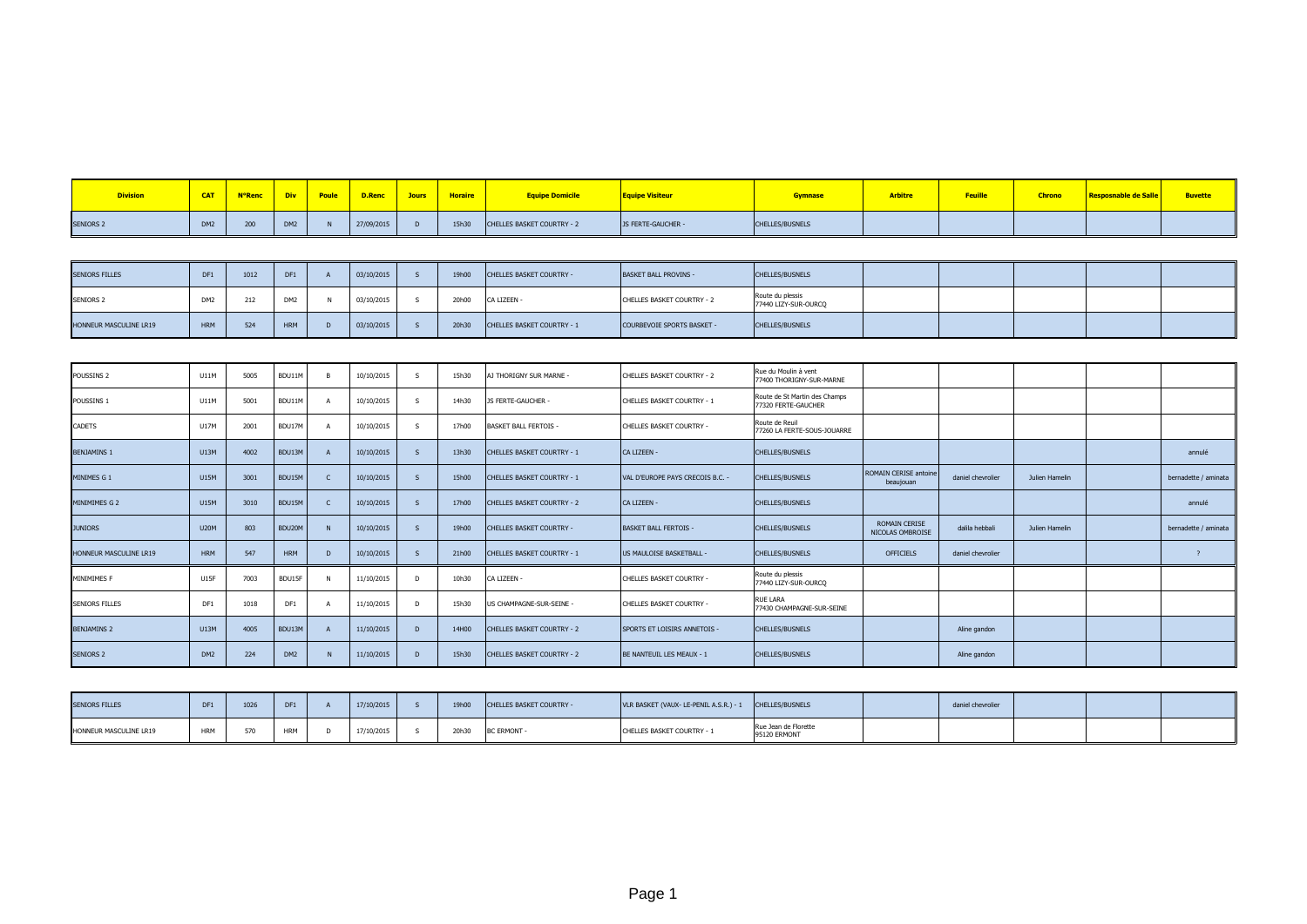| <b>Division</b>        | <b>CAT</b>      | <b>N°Renc</b> | <b>Div</b>      | Poule | D.Renc     | <b>Jours</b> | <b>Horaire</b> | <b>Equipe Domicile</b>            | <b>Equipe Visiteur</b>       | <b>Gymnase</b>                                       | <b>Arbitre</b> | <b>Feuille</b> | <b>Chrono</b> | <b>Resposnable de Salle</b> | <b>Buvette</b> |
|------------------------|-----------------|---------------|-----------------|-------|------------|--------------|----------------|-----------------------------------|------------------------------|------------------------------------------------------|----------------|----------------|---------------|-----------------------------|----------------|
| POUSSINS1              | U11M            | 5030          | BDU11M          |       | 07/11/2015 | $\mathsf{s}$ | 13h30          | <b>CHELLES BASKET COURTRY - 1</b> | BC CHAMPS-SUR-MARNE - 2      | CHELLES/BUSNELS                                      |                |                |               |                             |                |
| POUSSINS <sub>2</sub>  | U11M            | 5034          | BDU11M          |       | 0è/11/2015 | S.           | 15h30          | <b>CHELLES BASKET COURTRY - 2</b> | CLAYE-SOUILLY BASKET-BALL -  | <b>CHELLES/BUSNELS</b>                               |                |                |               |                             |                |
| POUSSINS <sub>2</sub>  | U11M            | 5034          |                 |       | 08/11/2015 | <sub>S</sub> | 15h00          | <b>CHELLES BASKET COURTRY - 2</b> | CLAYE-SOUILLY BASKET-BALL -  | <b>CHELLES/BUSNELS</b>                               |                |                |               |                             |                |
| <b>MINIMIMES F</b>     | <b>U15F</b>     | 7010          | BDU15F          |       | 07/11/2015 | $\mathsf{s}$ | 16h30          | CHELLES BASKET COURTRY -          | <b>CS MEAUX -</b>            | CHELLES/BUSNELS                                      |                |                |               |                             |                |
| <b>CADETS</b>          | U17M            | 2020          | BDU17M          |       | 07/11/2015 | S.           | 18h30          | CHELLES BASKET COURTRY -          | AVENIR CREGY SPORTS BASKET - | <b>CHELLES/BUSNELS</b>                               |                |                |               |                             |                |
| HONNEUR MASCULINE LR19 | <b>HRM</b>      | 593           | <b>HRM</b>      | - D   | 07/11/2015 | <sub>S</sub> | 21h00          | <b>CHELLES BASKET COURTRY - 1</b> | BRY SUR MARNE BASKET CLUB -  | <b>CHELLES/BUSNELS</b>                               |                |                |               |                             |                |
| MINIMIMES G 1          | U15M            | 3025          | BDU15M          |       | 08/11/2015 | D            | 10h30          | US ROISSY EN BRIE -               | CHELLES BASKET COURTRY - 1   | Avenue E. Delacroix<br>77680 ROISSY-EN-BRIE          |                |                |               |                             |                |
| MINIMIMES G 2          | <b>U15M</b>     | 3034          | BDU15M          |       | 08/11/2015 | D.           | 10h30          | JS FERTE-GAUCHER -                | CHELLES BASKET COURTRY - 2   | Route de St Martin des Champs<br>77320 FERTE-GAUCHER |                |                |               |                             |                |
| <b>BENJAMINS 1</b>     | U13M            | 4030          | BDU13M          |       | 08/11/2015 | D            | 10h30          | CHELLES BASKET COURTRY -          | COULOMMIERS BRIE BASKET -    | <b>CHELLES/BUSNELS</b>                               |                |                |               |                             |                |
| <b>BENJAMINS 2</b>     | U13M            | 4033          | BDU13M          |       | 15/11/2015 | -S           | 14H00          | <b>BC CHAMPS SUR MARNE</b>        | CHELLES BASKET COURTRY - 2   |                                                      |                |                |               |                             |                |
| <b>SENIORS FILLES</b>  | DF1             | 1030          | DF1             |       | 08/11/2015 | D.           | 13h30          | JS FERTE-GAUCHER -                | CHELLES BASKET COURTRY -     | Route de St Martin des Champs<br>77320 FERTE-GAUCHER |                |                |               |                             |                |
| SENIORS <sub>2</sub>   | DM <sub>2</sub> | 236           | DM <sub>2</sub> |       | 08/11/2015 | D            | 15h30          | <b>BUSSY BASKET CLUB - 2</b>      | CHELLES BASKET COURTRY - 2   | RUE DU CIMETIERE<br>77600 BUSSY-SAINT-GEORGES        |                |                |               |                             |                |

| <b>POUSSINS</b>        | <b>U11M</b>     | 5062 | BDU11M          | 14/11/2015 |              | 13h30 | <b>CHELLES BASKET COURTRY - 1</b>  | COULOMMIERS BRIE BASKET - 2  | <b>CHELLES/BUSNELS</b>                                     |  |  |  |
|------------------------|-----------------|------|-----------------|------------|--------------|-------|------------------------------------|------------------------------|------------------------------------------------------------|--|--|--|
| <b>BENJAMINS 1</b>     | U13M            | 4058 | BDU13M          | 14/11/2015 |              | 15h00 | <b>CHELLES BASKET COURTRY - 1</b>  | CLAYE-SOUILLY BASKET-BALL -  | <b>CHELLES/BUSNELS</b>                                     |  |  |  |
| <b>BENJAMINS 2</b>     | U13M            | 4061 | BDU13M          | 14/11/2015 |              | 16h30 | <b>CHELLES BASKET COURTRY - 2</b>  | UMS PONTAULT COMBAULT -      | <b>CHELLES/BUSNELS</b>                                     |  |  |  |
| MINIMES G              | <b>U15M</b>     | 3049 | BDU15M          | 14/11/2015 |              | 18h00 | <b>CHELLES BASKET COURTRY - 1</b>  | ABC DAMMARTIN -              | <b>CHELLES/BUSNELS</b>                                     |  |  |  |
| <b>SENIORS FILLES</b>  | DF1             | 1040 | DF1             | 14/11/2015 |              | 20H00 | <b>CHELLES BASKET COURTRY -</b>    | ABC DAMMARTIN -              | <b>CHELLES/BUSNELS</b>                                     |  |  |  |
| POUSSINS <sub>2</sub>  | U11M            | 5063 |                 | 14/11/2015 | $\mathsf{s}$ | 14h30 | MARNE-LA-VALLEE BASKET VAL MAUBUEE | CHELLES BASKET COURTRY - 2   | 44 MAIL LE CORBUSIER<br>77185 LOGNES                       |  |  |  |
| <b>MINIMIMES F</b>     | <b>U15F</b>     | 7017 | BDU15F          | 14/11/2015 | -S           | 15h30 | VAL D'EUROPE PAYS CRECOIS B.C. -   | CHELLES BASKET COURTRY -     | <b>BOULEVARD DES SPORTS</b><br>77700 BAILLY-ROMAINVILLIERS |  |  |  |
| <b>JUNIORS</b>         | <b>U20M</b>     | 818  | BDU20M          | 14/11/2015 | -S           | 18h30 | VAL D'EUROPE PAYS CRECOIS B.C. -   | CHELLES BASKET COURTRY -     | <b>BOULEVARD DES SPORTS</b><br>77700 BAILLY-ROMAINVILLIERS |  |  |  |
| HONNEUR MASCULINE LR19 | <b>HRM</b>      | 616  | <b>HRM</b>      | 14/11/2015 | -S           | 20h00 | MARNE-LA-VALLEE BASKET VAL MAUBUEE | CHELLES BASKET COURTRY - 1   | Allée Roger Couderc<br>77200 TORCY                         |  |  |  |
| MINIMIMES G            | <b>U15M</b>     | 3058 | BDU15M          | 15/11/2015 | D            | 10h30 | <b>CHELLES BASKET COURTRY - 2</b>  | AVENIR CREGY SPORTS BASKET - | <b>CHELLES/BUSNELS</b>                                     |  |  |  |
| <b>SENIORS 2</b>       | DM <sub>2</sub> | 248  | DM <sub>2</sub> | 15/11/2015 |              | 15h30 | <b>CHELLES BASKET COURTRY - 2</b>  | US ROISSY EN BRIE -          | <b>CHELLES/BUSNELS</b>                                     |  |  |  |

| 9/11/2015<br><b>SENIORS FILLES</b><br>21h00<br>OZOIR BASKET CLUB 77 - 1<br>T BASKET COURTRY -<br>$\sim$ | ALLEE DE L'ESPOTE<br>ZOIR-LA-FERRIERE |
|---------------------------------------------------------------------------------------------------------|---------------------------------------|
|---------------------------------------------------------------------------------------------------------|---------------------------------------|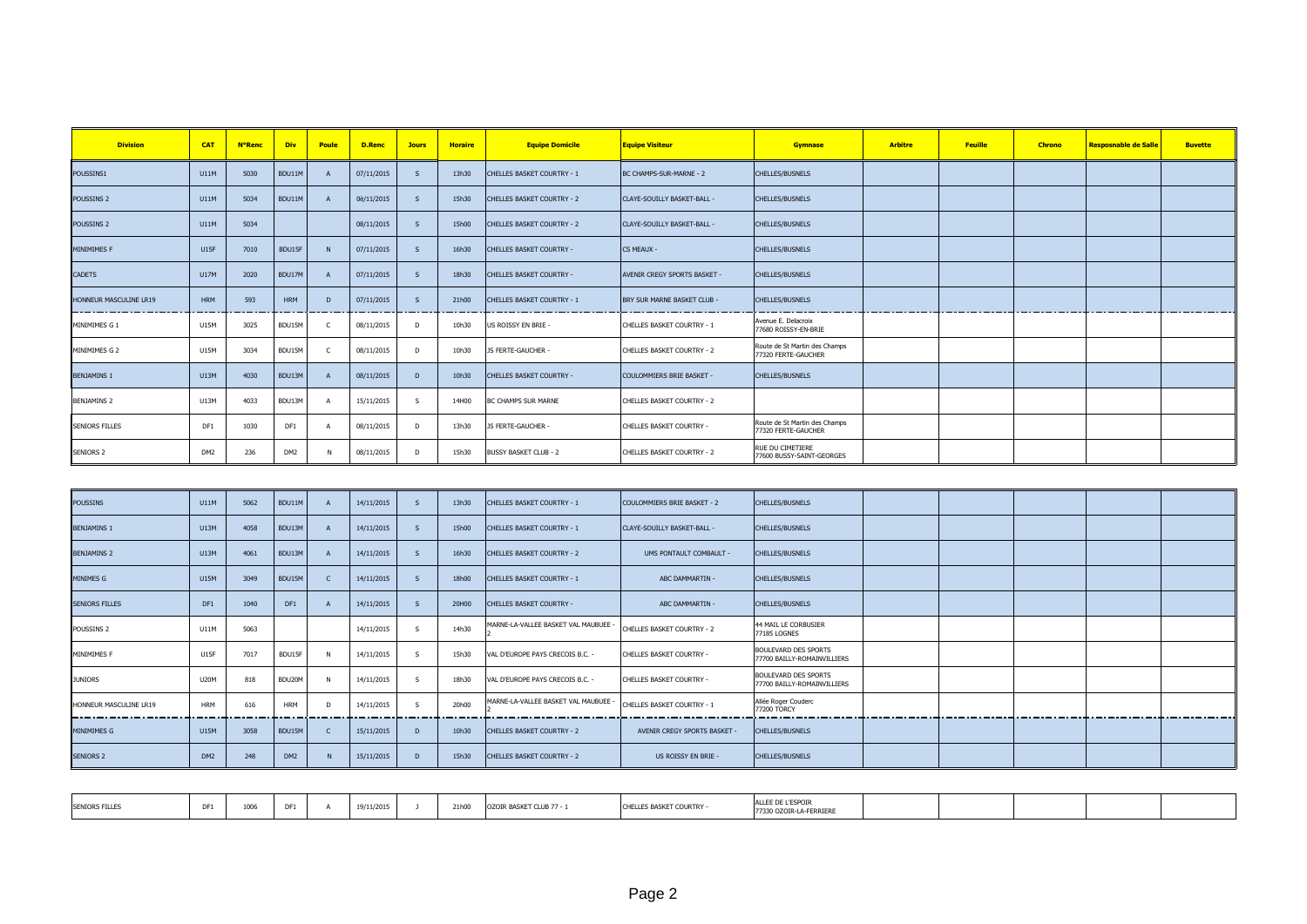|  |  |  |  |  |  |  |  | CAT N°Renc Div Poule D.Renc Jours Horaire Equipe Domicile |  |  | <b>Arbitre</b> |  | <b>Chrono</b> | <b>Example 19 Solid Engineeries School School School School School School School School School School School School</b> |  |
|--|--|--|--|--|--|--|--|-----------------------------------------------------------|--|--|----------------|--|---------------|-------------------------------------------------------------------------------------------------------------------------|--|
|--|--|--|--|--|--|--|--|-----------------------------------------------------------|--|--|----------------|--|---------------|-------------------------------------------------------------------------------------------------------------------------|--|

| MINIMIMES F           | <b>U15F</b>     | 7024 | BDU15F          | 21/11/2015 |              | 14h00 | CHELLES BASKET COURTRY -             | UMS PONTAULT COMBAULT -    | <b>CHELLES/BUSNELS</b>                        |  |  |  |
|-----------------------|-----------------|------|-----------------|------------|--------------|-------|--------------------------------------|----------------------------|-----------------------------------------------|--|--|--|
| CADETS                | U17M            | 2063 | BDU17M          | 21/11/2015 |              | 17h00 | MARNE-LA-VALLEE BASKET VAL MAUBUEE - | CHELLES BASKET COURTRY -   | 44 MAIL LE CORBUSIER<br>77185 LOGNES          |  |  |  |
| <b>JUNIORS</b>        | <b>U20M</b>     | 825  | BDU20M          | 22/11/2015 | D            | 14h00 | CHELLES BASKET COURTRY -             | AJ THORIGNY SUR MARNE -    | <b>CHELLES/BUSNELS</b>                        |  |  |  |
| <b>SENIORS 2</b>      | DM <sub>2</sub> | 260  | DM <sub>2</sub> | 21/11/2015 |              | 19h00 | OZOIR BASKET CLUB 77 - 3             | CHELLES BASKET COURTRY - 2 | ALLEE DE L'ESPOIR<br>77330 OZOIR-LA-FERRIERE  |  |  |  |
| BENJAMINS             | U13M            | 4089 | BDU13M          | 22/11/2015 | D.           | 10h30 | <b>BUSSY BASKET CLUB - 1</b>         | CHELLES BASKET COURTRY - 2 | RUE DU CIMETIERE<br>77600 BUSSY-SAINT-GEORGES |  |  |  |
| <b>SENIORS FILLES</b> | DF1             | 1042 | DF1             | 22/11/2015 | <sub>D</sub> | 15h30 | VAL D'EUROPE PAYS CRECOIS B.C. -     | CHELLES BASKET COURTRY -   | 10 rue de la Sourde<br>77700 MAGNY-LE-HONGRE  |  |  |  |

| <b>BENJAMINS</b>       | <b>U13M</b>     | 4117 | BDU13M          |     | 28/11/2015 |              | 13h30 | CHELLES BASKET COURTRY - 2        | JS DAMPMARTOISE -                           | <b>CHELLES/BUSNELS</b>                       |  |  |  |
|------------------------|-----------------|------|-----------------|-----|------------|--------------|-------|-----------------------------------|---------------------------------------------|----------------------------------------------|--|--|--|
| <b>POUSSINS</b>        | U11M            | 5094 |                 |     | 28/11/2015 |              | 15h00 | <b>CHELLES BASKET COURTRY - 2</b> | COULOMMIERS BRIE BASKET - 1                 | <b>CHELLES/BUSNELS</b>                       |  |  |  |
| <b>MINIMES G</b>       | <b>U15M</b>     | 3097 | BDU15M          |     | 28/11/2015 |              | 16h30 | CHELLES BASKET COURTRY - 1        | JS DAMPMARTOISE -                           | <b>CHELLES/BUSNELS</b>                       |  |  |  |
| <b>SENIORS FILLES</b>  | DF1             | 1050 | DF1             |     | 28/11/2015 |              | 19h00 | CHELLES BASKET COURTRY -          | SEPA MORET - 1                              | <b>CHELLES/BUSNELS</b>                       |  |  |  |
| HONNEUR MASCULINE LR19 | HRM             | 639  | <b>HRM</b>      | - D | 28/11/2015 |              | 21h00 | CHELLES BASKET COURTRY - 1        | PARIS ACADEMIE RESPECT INTEGRITE<br>SPORT - | CHELLES/BUSNELS                              |  |  |  |
| POUSSINS 1             | U11M            | 5091 | BDU11M          |     | 28/11/2015 | $\mathsf{s}$ | 14h30 | OZOIR BASKET CLUB 77 - 2          | CHELLES BASKET COURTRY - 1                  | ALLEE DE L'ESPOIR<br>77330 OZOIR-LA-FERRIERE |  |  |  |
| <b>JUNIORS</b>         | <b>U20M</b>     | 832  | BDU20M          |     | 28/11/2015 | S.           | 19h00 | SPORTS ET LOISIRS ANNETOIS -      | CHELLES BASKET COURTRY -                    | Allée DE LOUCHES<br>77410 ANNET-SUR-MARNE    |  |  |  |
| <b>SENIORS 2</b>       | DM <sub>2</sub> | 272  | DM <sub>2</sub> |     | 28/11/2015 | s.           | 20h30 | <b>JS DAMPMARTOISE -</b>          | CHELLES BASKET COURTRY - 2                  | Rue Michel Place<br>77400 DAMPMART           |  |  |  |
| MINIMIMES G            | <b>U15M</b>     | 3105 | BDU15M          |     | 29/11/2015 | D            | 10h30 | OZOIR BASKET CLUB 77 -            | CHELLES BASKET COURTRY - 2                  | ALLEE DE L'ESPOIR<br>77330 OZOIR-LA-FERRIERE |  |  |  |
| BENJAMINS              | U13M            | 4113 | BDU13M          |     | 29/11/2015 | D            | 10h30 | <b>BUSSY BASKET CLUB - 2</b>      | CHELLES BASKET COURTRY - 1                  |                                              |  |  |  |
| <b>CADETS</b>          | <b>U17M</b>     | 2082 | BDU17M          |     | 29/11/2015 | D            | 14h00 | CHELLES BASKET COURTRY -          | <b>USBB TRILPORT -</b>                      | <b>CHELLES/BUSNELS</b>                       |  |  |  |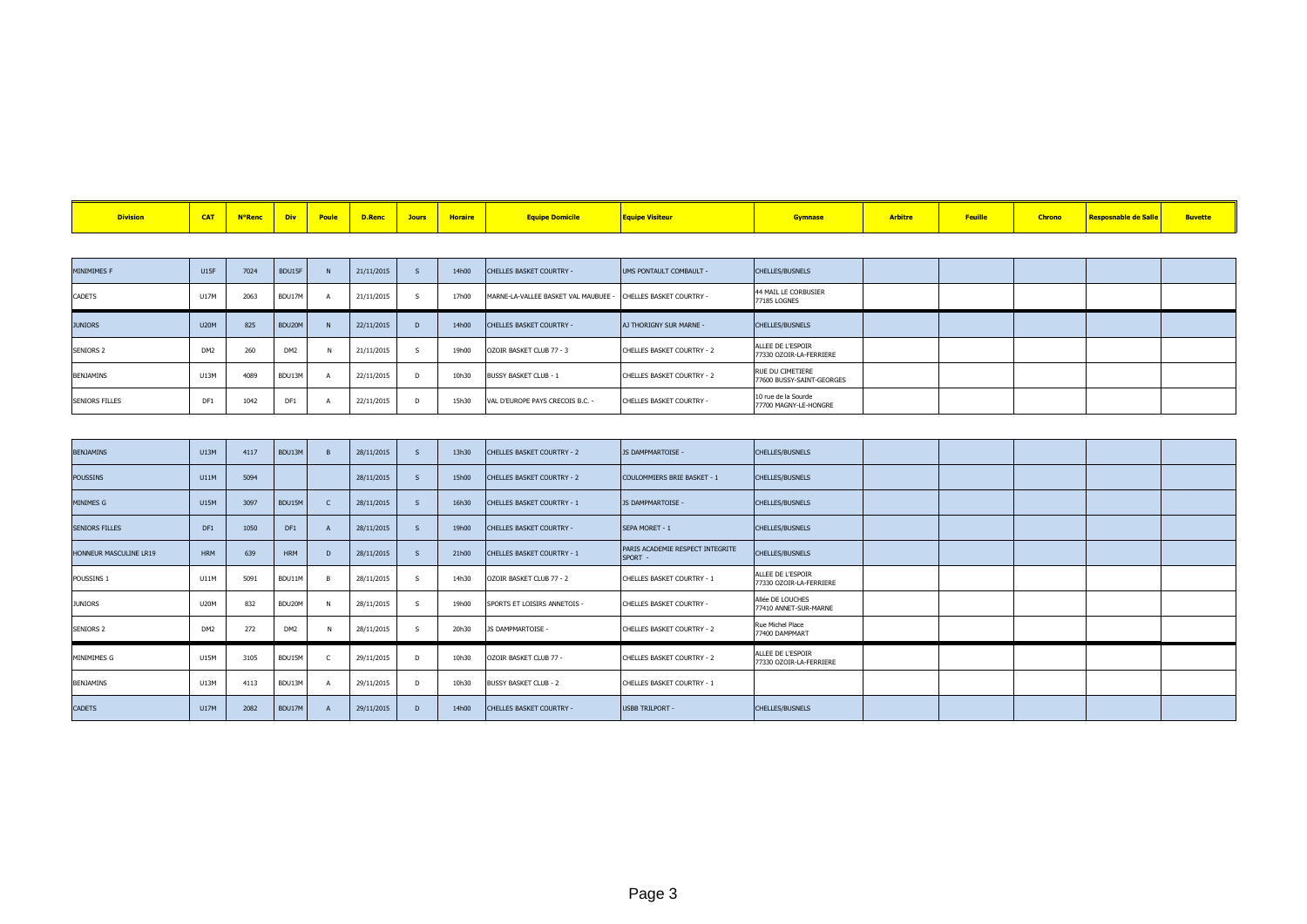| <b>Division</b>        | <b>CAT</b>      | <b>N°Renc</b> | <b>Div</b>      | Poule          | D.Renc     | <b>Jours</b> | <b>Horaire</b> | <b>Equipe Domicile</b>            | <b>Equipe Visiteur</b>             | <b>Gymnase</b>                              | <b>Arbitre</b> | Feuille | <b>Chrono</b> | <b>Resposnable de Salle</b> | <b>Buvette</b> |
|------------------------|-----------------|---------------|-----------------|----------------|------------|--------------|----------------|-----------------------------------|------------------------------------|---------------------------------------------|----------------|---------|---------------|-----------------------------|----------------|
| CADETS                 | <b>U17M</b>     | 2102          | BDU17M          |                | 05/12/2015 | S.           | 17h00          | ELAN LAGNY BASKET -               | CHELLES BASKET COURTRY -           | 10 place d'Alnwick<br>77400 LAGNY-SUR-MARNE |                |         |               |                             |                |
| <b>BENJAMINS</b>       | <b>U13M</b>     | 4140          | BDU13M          |                | 05/12/2015 |              | 13H30          | CHELLES BASKET COURTRY - 1        | JS FERTE-GAUCHER -                 | CHELLES/BUSNELS                             |                |         |               |                             |                |
| <b>MINIMIMES G</b>     | U15M            | 3128          | BDU15M          |                | 05/12/2015 |              | 15H00          | CHELLES BASKET COURTRY - 2        | SPORTS ET LOISIRS ANNETOIS -       | CHELLES/BUSNELS                             |                |         |               |                             |                |
| MINIMIMES F            | <b>U15F</b>     | 7043          | BDU15F          |                | 05/12/2015 |              | 17H00          | <b>CHELLES BASKET COURTRY -</b>   | <b>ELAN LAGNY BASKET -</b>         | CHELLES/BUSNELS                             |                |         |               |                             |                |
| <b>SENIORS 2</b>       | DM <sub>2</sub> | 284           | DM <sub>2</sub> |                | 05/12/2015 |              | 19H00          | <b>CHELLES BASKET COURTRY - 2</b> | MARNE-LA-VALLEE BASKET VAL MAUBUEE | CHELLES/BUSNELS                             |                |         |               |                             |                |
| HONNEUR MASCULINE LR19 | <b>HRM</b>      | 666           | <b>HRM</b>      | $\overline{D}$ | 05/12/2015 |              | 21h00          | CHELLES BASKET COURTRY - 1        | <b>BOUFFEMONT AC B -</b>           | CHELLES/BUSNELS                             |                |         |               |                             |                |
| <b>SENIORS FILLES</b>  | DF1             | 1059          | DF <sub>1</sub> |                | 06/12/2015 | D.           | 13h30          | US MELUN - 2                      | CHELLES BASKET COURTRY -           | Rue Dajot<br>77000 MELUN                    |                |         |               |                             |                |
| <b>JUNIORS</b>         | <b>U20M</b>     | 842           | BDU20M          | N              | 06/12/2015 | D.           | 14h00          | <b>CHELLES BASKET COURTRY -</b>   | BC CHAMPS-SUR-MARNE -              | CHELLES/BUSNELS                             |                |         |               |                             |                |

| POUSSINS <sub>2</sub>  | U11M            | 5125 |                 |    | 12/12/2015 | -S             | 14h30 | <b>USM VILLEPARISIS -</b>            | CHELLES BASKET COURTRY - 2 | Chemin des Petits Marais<br>77270 VILLEPARISIS        |  |  |  |
|------------------------|-----------------|------|-----------------|----|------------|----------------|-------|--------------------------------------|----------------------------|-------------------------------------------------------|--|--|--|
| POUSSINS 1             | U11M            | 5121 | BDU11M          |    | 12/12/2015 | $\mathsf{s}$   | 14h30 | ABC DAMMARTIN - 2                    | CHELLES BASKET COURTRY - 1 | <b>RUE EUGENE HEMAR</b><br>77230 DAMMARTIN-EN-GOELE   |  |  |  |
| <b>JUNIORS</b>         | <b>U20M</b>     | 850  | BDU20M          |    | 12/12/2015 | -S             | 19h00 | CS MEAUX -                           | CHELLES BASKET COURTRY -   | Place Lafayette<br>77100 MEAUX                        |  |  |  |
| <b>SENIORS FILLES</b>  | DF1             | 1068 | DF1             |    | 12/12/2015 |                | 19h00 | <b>CHELLES BASKET COURTRY -</b>      | <b>CS BRAYTOIS - 1</b>     | <b>CHELLES/BUSNELS</b>                                |  |  |  |
| HONNEUR MASCULINE LR19 | <b>HRM</b>      | 692  | <b>HRM</b>      | n, | 12/12/2015 | -S             | 20h30 | CBB VILLEBON -                       | CHELLES BASKET COURTRY - 1 | RUE LAS ROZAS DE MADRID<br>941140 VILLEBON-SUR-YVETTE |  |  |  |
| <b>CADETS</b>          | U17M            | 2121 | BDU17M          |    | 13/12/2015 | $\overline{D}$ | 14h00 | <b>CHELLES BASKET COURTRY -</b>      | JS DAMPMARTOISE -          | <b>CHELLES/BUSNELS</b>                                |  |  |  |
| MINIMIMES G            | <b>U15M</b>     | 3153 | BDU15M          |    | 13/12/2015 | D              | 10h30 | MARNE-LA-VALLEE BASKET VAL MAUBUEE - | CHELLES BASKET COURTRY - 2 | 44 MAIL LE CORBUSIER<br>77185 LOGNES                  |  |  |  |
| BENJAMINS              | U13M            | 4172 | BDU13M          |    | 13/12/2015 | D              | 10h30 | <b>BASKET BALL FERTOIS -</b>         | CHELLES BASKET COURTRY - 2 | Route de Reuil<br>77260 LA FERTE-SOUS-JOUARRE         |  |  |  |
| BENJAMINS              | U13M            | 4169 | BDU13M          |    | 13/12/2015 | D              | 10h30 | ABC DAMMARTIN -                      | CHELLES BASKET COURTRY - 1 | RUE EUGENE HEMAR<br>77230 DAMMARTIN-EN-GOELE          |  |  |  |
| MINIMIMES G            | U15M            | 3144 | BDU15M          |    | 13/12/2015 | D              | 10h30 | CS MEAUX -                           | CHELLES BASKET COURTRY -   | Place Lafayette<br>77100 MEAUX                        |  |  |  |
| <b>SENIORS 2</b>       | DM <sub>2</sub> | 296  | DM <sub>2</sub> |    | 13/12/2015 | D              | 15h30 | UMS PONTAULT COMBAULT - 2            | CHELLES BASKET COURTRY - 2 | 3, rue des Tilleuls<br>77340 PONTAULT-COMBAULT        |  |  |  |

| <b>SENIORS FILLES</b>  |                 | 1075 | DF <sub>1</sub> | 09/01/2016 | 19h00 | <b>CHELLES BASKET COURTRY -</b> | ES DAMMARIE BASKET -     | CHELLES/BUSNELS        |  |  |  |
|------------------------|-----------------|------|-----------------|------------|-------|---------------------------------|--------------------------|------------------------|--|--|--|
| HONNEUR MASCULINE LR19 | <b>HRM</b>      | 716  | <b>HRM</b>      | 09/01/2016 | 21h00 | CHELLES BASKET COURTRY - 1      | CSM BONNEUIL SUR MARNE - | <b>CHELLES/BUSNELS</b> |  |  |  |
| <b>SENIORS 2</b>       | DM <sub>2</sub> | 308  | DM <sub>2</sub> | 10/01/2016 | 15h30 | CHELLES BASKET COURTRY - 2      | BC CHAMPS-SUR-MARNE -    | <b>CHELLES/BUSNELS</b> |  |  |  |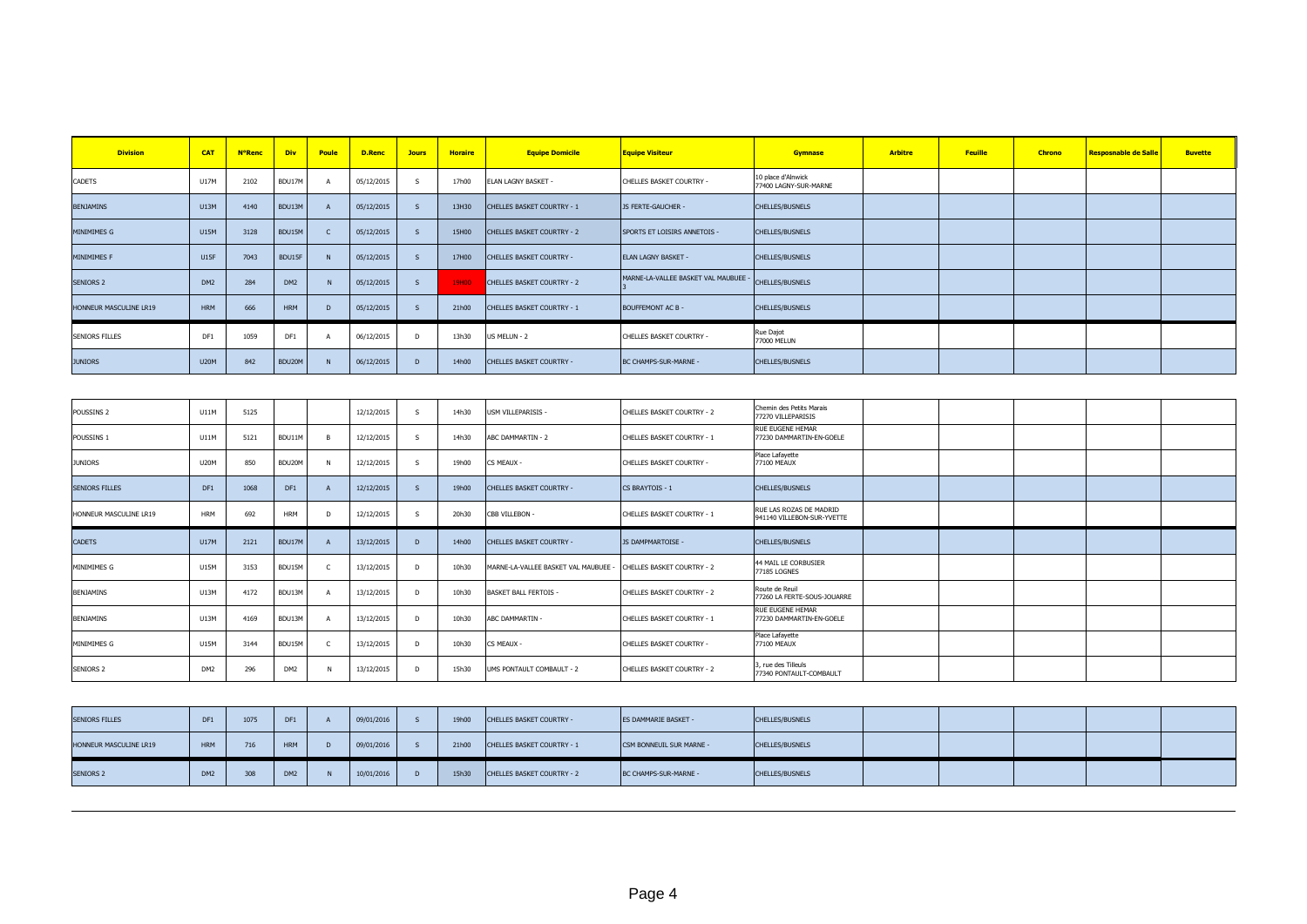| <b>Division</b>        | <b>CAT</b>      | <b>N°Renc</b> | <b>Div</b>      | Poule | <b>D.Renc</b> | <b>Jours</b> | <b>Horaire</b> | <b>Equipe Domicile</b>        | <b>Equipe Visiteur</b>     | <b>Gymnase</b>                                                                  | <b>Arbitre</b> | Feuille | <b>Chrono</b> | Resposnable de Salle | <b>Buvette</b> |
|------------------------|-----------------|---------------|-----------------|-------|---------------|--------------|----------------|-------------------------------|----------------------------|---------------------------------------------------------------------------------|----------------|---------|---------------|----------------------|----------------|
| HONNEUR MASCULINE LR19 | <b>HRM</b>      | $\sim$<br>135 | <b>HRM</b>      |       | 16/01/2016    |              | 20h30          | VILLEMOMBLE SPORTS -          | CHELLES BASKET COURTRY - 1 | <b>GYMNASE ALAIN MIMOUN</b><br>38 BIS ALLEE DES 2 COMMUNES<br>93250 VILLEMOMBLE |                |         |               |                      |                |
| SENIORS FILLES         | DE:<br>. יש     | 107           | DF1             |       | 16/01/2016    |              | 18h00          | MOISSY BASKET CLUB -          | CHELLES BASKET COURTRY -   | ROUTE DE NOISEMENT<br>77550 MOISSY-CRAMAYEL                                     |                |         |               |                      |                |
| <b>SENIORS 2</b>       | DM <sub>2</sub> | 32            | DM <sub>2</sub> |       | 17/01/2016    | D.           | 17h30          | CLAYE-SOUILLY BASKET-BALL - 2 | CHELLES BASKET COURTRY - 2 | 71 avenue Pasteur<br>77410 CLAYE-SOUILLY                                        |                |         |               |                      |                |

| <b>SENIORS FILLES</b>  |            | 1089 | DF1             | 23/01/2016 | 19h00 | CHELLES BASKET COURTRY - | SENART BASKET BALL - 2     | <b>CHELLES/BUSNELS</b>                               |  |  |  |
|------------------------|------------|------|-----------------|------------|-------|--------------------------|----------------------------|------------------------------------------------------|--|--|--|
| <b>SENIORS 2</b>       |            | 332  | DM <sub>2</sub> | 24/01/2016 | 15h30 | JS FERTE-GAUCHER -       | CHELLES BASKET COURTRY - 2 | Route de St Martin des Champs<br>77320 FERTE-GAUCHER |  |  |  |
| HONNEUR MASCULINE LR19 | <b>HRM</b> |      | <b>HRM</b>      | 24/01/2016 | 15h30 | CLUB BASKET PARIS 11 -   | CHELLES BASKET COURTRY - 1 | 68 Ave Philippe Auguste<br>75011 PARIS               |  |  |  |

| <b>SENIORS FILLES</b>  | DF1             | 1097 | DF1             | 30/01/2016 | 19h00 | CHELLES BASKET COURTRY -          | OZOIR BASKET CLUB 77 - 1   | <b>CHELLES/BUSNELS</b> |  |  |  |
|------------------------|-----------------|------|-----------------|------------|-------|-----------------------------------|----------------------------|------------------------|--|--|--|
| HONNEUR MASCULINE LR19 | <b>HRM</b>      | 788  | <b>HRM</b>      | 30/01/2016 | 21h00 | <b>CHELLES BASKET COURTRY - 1</b> | COURBEVOIE SPORTS BASKET - | <b>CHELLES/BUSNELS</b> |  |  |  |
| <b>SENIORS 2</b>       | DM <sub>2</sub> | 344  | DM <sub>2</sub> | 31/01/2016 | 15h30 | CHELLES BASKET COURTRY - 2        | CA LIZEEN -                | <b>CHELLES/BUSNELS</b> |  |  |  |

| HONNEUR MASCULINE LR19 | <b>HRM</b> |     | <b>HRM</b>      | 06/02/2016 | 20h30 | US MAULOISE BASKETBALL -     | CHELLES BASKET COURTRY - 1 | Chemin du radet<br>78580 MAULE                 |  |  |  |
|------------------------|------------|-----|-----------------|------------|-------|------------------------------|----------------------------|------------------------------------------------|--|--|--|
| <b>SENIORS 2</b>       |            | しつい | DM <sub>2</sub> | 06/02/2016 | 21h00 | BE NANTEUIL LES MEAUX - 1    | CHELLES BASKET COURTRY - 2 | 45 Chemin de Crécy<br>77100 NANTEUIL-LES-MEAUX |  |  |  |
| <b>SENIORS FILLES</b>  |            |     | DF1             | 07/02/2016 | 13h30 | <b>BASKET BALL PROVINS -</b> | CHELLES BASKET COURTRY -   | Place du 29ème Dragons<br>7160 PROVINS         |  |  |  |

| <b>SENIORS FILLES</b>  |                 | 1109 | DF1 | 13/02/2016 | 19h00 | <b>CHELLES BASKET COURTRY -</b>   | US CHAMPAGNE-SUR-SEINE -     | CHELLES/BUSNELS |  |  |  |
|------------------------|-----------------|------|-----|------------|-------|-----------------------------------|------------------------------|-----------------|--|--|--|
| HONNEUR MASCULINE LR19 | <b>HRM</b>      | 834  | HRM | 13/02/2016 | 21h00 | <b>CHELLES BASKET COURTRY - 1</b> | <b>BC ERMONT -</b>           | CHELLES/BUSNELS |  |  |  |
| <b>SENIORS 2</b>       | DM <sub>2</sub> | 368  | DM2 | 14/02/2016 | 15h30 | <b>CHELLES BASKET COURTRY - 2</b> | <b>BUSSY BASKET CLUB - 2</b> | CHELLES/BUSNELS |  |  |  |

| HONNEUR MASCULINE LR19 | <b>LIDA4</b> | <b>HRM</b> | 20/02/2016 | 18h30 | BRY SUR MARNE BASKET CLUB -          | CHELLES BASKET COURTRY - 1 | <b>GYMNASE CLEMENCEAU</b><br>11 BIS AVENUE G. CLEMENCEAU<br>94360 BRY-SUR-MARNE |  |  |  |
|------------------------|--------------|------------|------------|-------|--------------------------------------|----------------------------|---------------------------------------------------------------------------------|--|--|--|
| <b>SENIORS FILLES</b>  | DF1          | DF:        | 21/02/2016 | 13h30 | VLR BASKET (VAUX- LE-PENIL A.S.R.) - | CHELLES BASKET COURTRY -   | Rue des Acacias<br>77000 VAUX-LE-PENIL                                          |  |  |  |

| I TNF I R19 | <b>LIDA4</b><br><b>HVM</b><br><b>THAR</b> | 880 |  | 03/2016<br>- 05. | 21h00 | <b>CHELLES BASKET COURTRY -</b> | THE RUSSIAN WALL BROOKER | CHELLES/RL |  |  |  |
|-------------|-------------------------------------------|-----|--|------------------|-------|---------------------------------|--------------------------|------------|--|--|--|

| <b>SENIORS FILLES</b>  | DF1             | 1121 | DF <sub>1</sub> | 12/03/2016 | 19h00 | CHELLES BASKET COURTRY -                  | JS FERTE-GAUCHER -         | <b>CHELLES/BUSNELS</b>                      |  |  |  |
|------------------------|-----------------|------|-----------------|------------|-------|-------------------------------------------|----------------------------|---------------------------------------------|--|--|--|
| <b>SENIORS 2</b>       | DM <sub>2</sub> | w    | DM <sub>2</sub> | 12/03/2016 | 20h30 | US ROISSY EN BRIE -                       | CHELLES BASKET COURTRY - 2 | Avenue E. Delacroix<br>77680 ROISSY-EN-BRIE |  |  |  |
| HONNEUR MASCULINE LR19 | <b>HRM</b>      | 903  | <b>HRM</b>      | 12/03/2016 | 20h30 | PARIS ACADEMIE RESPECT INTEGRITE<br>SPORT | CHELLES BASKET COURTRY - 1 | 30 RUE LOUIS LUMIERE<br>75020 PARIS         |  |  |  |